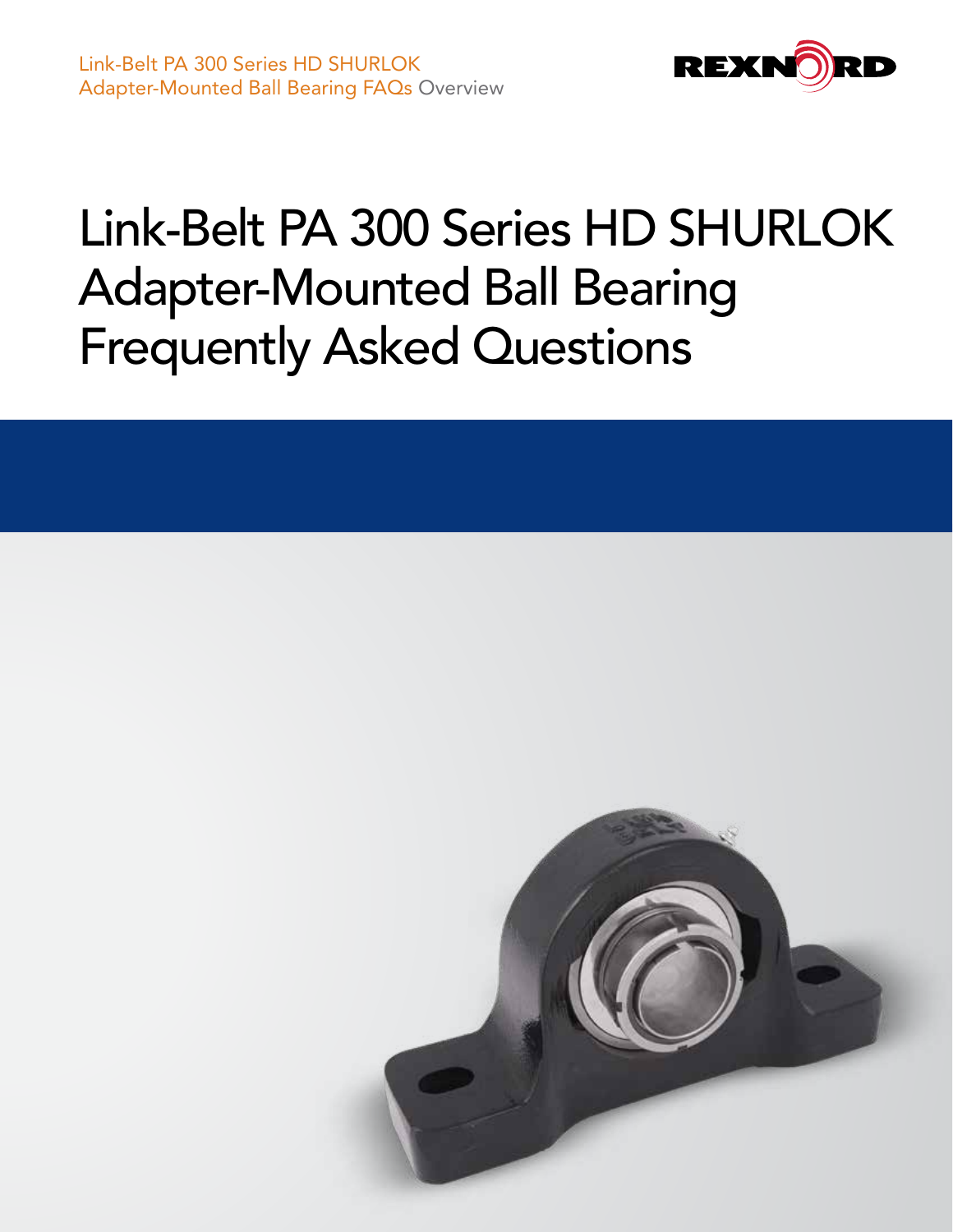

## Link-Belt PA 300 Series HD SHURLOK Adapter-Mounted Ball Bearing Frequently Asked Questions

To help you understand the features, benefits and applications of the Link-Belt® PA 300 Series HD SHURLOK® Adapter-Mounted Ball Bearing product offering, read our frequently asked questions (FAQs) and their answers below. Don't see your questions? Contact your Rexnord Account Executive or call the Rexnord Bearing Technical Support team at 317-273-5781.



| <b>Questions</b>                                                                                                                                       | <b>Answers</b>                                                                                                                                                                                                                                     |
|--------------------------------------------------------------------------------------------------------------------------------------------------------|----------------------------------------------------------------------------------------------------------------------------------------------------------------------------------------------------------------------------------------------------|
| Is the Link-Belt Heavy-Duty SHURLOK Adapter Mount a direct<br>interchange to the Link-Belt Heavy-Duty Set Screw Bearing?                               | Yes. The Link-Belt Heavy-Duty SHURLOK Adapter Mount is a<br>direct interchange. Both bearings use the same housing.                                                                                                                                |
| What tools are required?                                                                                                                               | • Rexnord recommends using our spanner wrench to secure the<br>adapter sleeve to the shaft. This will prevent damaging the<br>locknut.<br>• Another method of mounting is the use of a drift and hammer<br>- caution: this may damage the locknut. |
| Is there greater holding strength to the shaft compared to<br>set screws?                                                                              | Yes. The Link-Belt Heavy-Duty SHURLOK Adapter Mount has a<br>25 percent greater shaft grip and will not seize to the shaft.                                                                                                                        |
| How do you remove it?                                                                                                                                  | Simply loosen the locknut on the adapter. As you loosen the<br>locknut, the tapered adapter sleeve pushes off the shaft.                                                                                                                           |
| Does the Link-Belt Heavy-Duty SHURLOK Adapter Mount<br>have the same speed and load ratings of the standard<br>Link-Belt Heavy-Duty Set Screw Bearing? | • Yes and no. The speed ratings are the same as the set screw<br>bearing, and the load ratings are actually higher than the set<br>screw bearing.                                                                                                  |
| Can it accommodate "commercial grade" shafting?                                                                                                        | • Yes - for bore sizes $1" - 2"$ - Nominal to -0.003" and 21/16" -<br>3 15/16" - Nominal to -0.004".                                                                                                                                               |
| Are they available in fixed and expansion options?                                                                                                     | Yes. Fixed and expansion options are available for all bore sizes.                                                                                                                                                                                 |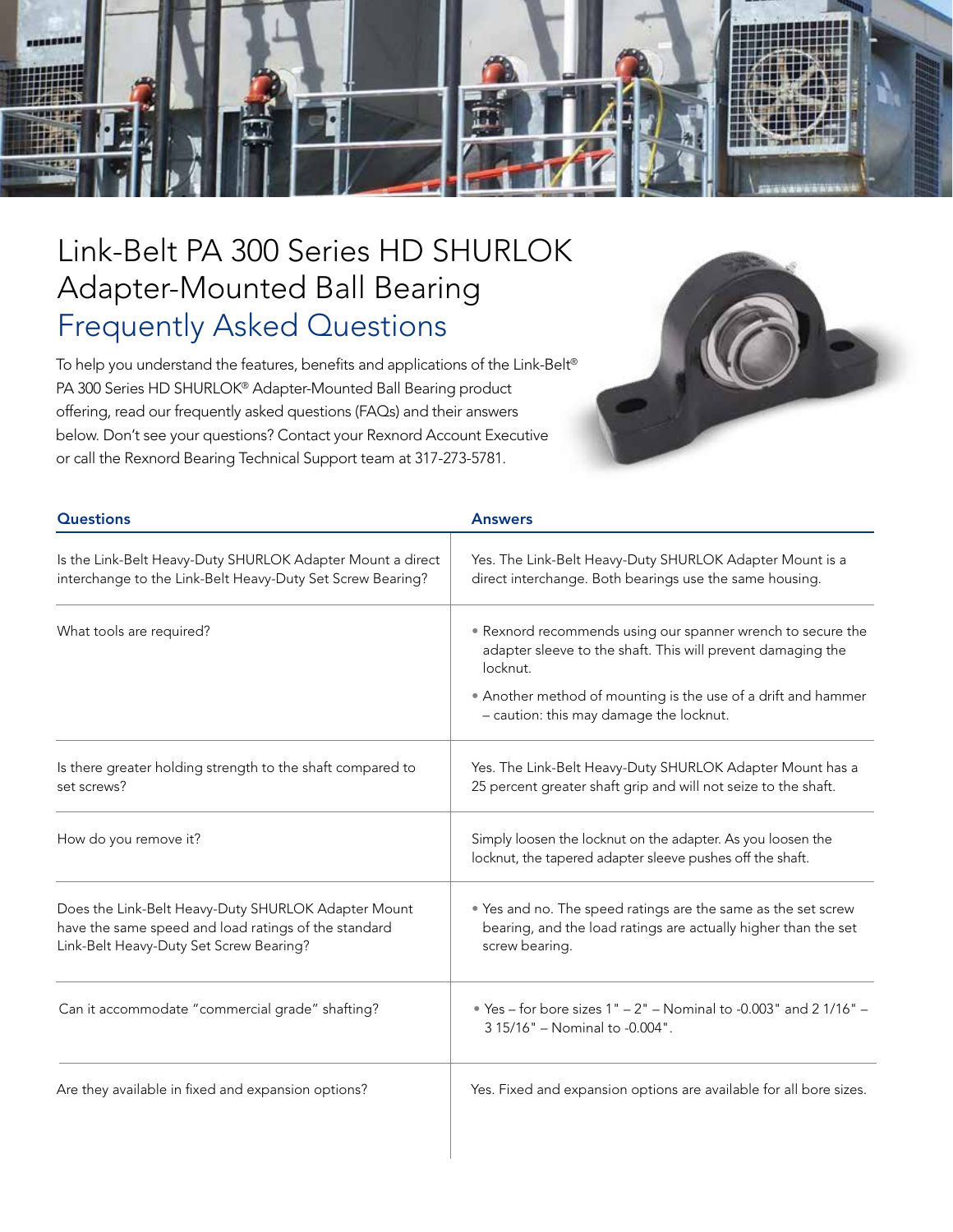| <b>Questions</b>                                               | <b>Answers</b>                                                                                                                                                                                                                                                   |
|----------------------------------------------------------------|------------------------------------------------------------------------------------------------------------------------------------------------------------------------------------------------------------------------------------------------------------------|
| Are the raceways super-finished?                               | Yes. The inner/outer races are super-finished for cool and quiet<br>operation.                                                                                                                                                                                   |
| How does the expansion bearing move in the housing?            | Expansion bearings are made up of the bearing insert pressed<br>into the steel cartridges, which moves within the housing.                                                                                                                                       |
| How much can an expansion bearing move?                        | The expansion bearing can float $\pm$ 3/16".                                                                                                                                                                                                                     |
| What bore sizes are available?                                 | • As of April 1, 2011 - bore sizes 1 15/16", 2 3/16", 2 7/16",<br>211/15" and 215/16".                                                                                                                                                                           |
|                                                                | • As of September 2011 - bore sizes 1 11/16", 3 7/16" and<br>$315/16$ ".                                                                                                                                                                                         |
| What are the housing options?                                  | • 2-bolt pillow block (standard and high backing height)                                                                                                                                                                                                         |
|                                                                | • 4-bolt flange                                                                                                                                                                                                                                                  |
|                                                                | • 4-bolt round flange cartridge                                                                                                                                                                                                                                  |
| What seal options are available?                               | • Standard clearance seal with flingers.                                                                                                                                                                                                                         |
|                                                                | . Optional double lip contact seal with flingers.                                                                                                                                                                                                                |
| What type of retainer is used?                                 | • Standard retainer is polymeric.                                                                                                                                                                                                                                |
|                                                                | · Optional steel retainer.                                                                                                                                                                                                                                       |
| Are replacement inserts available?                             | Yes. Replacement inserts are available for both fixed and<br>expansion units.                                                                                                                                                                                    |
| What is the nomenclature?                                      | • Fixed units - PA3xx (xx= bore size), PA331 is 1 15/16" bore size.                                                                                                                                                                                              |
|                                                                | • Expansion units - PEA3xx (xx=bore size), PEA339 is 2 7/16"<br>bore size.                                                                                                                                                                                       |
|                                                                | • Replacement insert - AG3xxL (xx=bore size), AG335L is 2 3/16"<br>bore size.                                                                                                                                                                                    |
| Does the recommended grease re-lubrication interval<br>change? | No. Re-lubrication intervals are the same. Re-lubrication intervals<br>and amount of grease are based on the shaft speed and other<br>operational conditions. See service instructions for intervals and<br>amount of grease based on your specific application. |
| What is the temperature range?                                 | Allowable temperature range without special grease and<br>changing of the standard internal clearance is -20°F to +200°F.                                                                                                                                        |